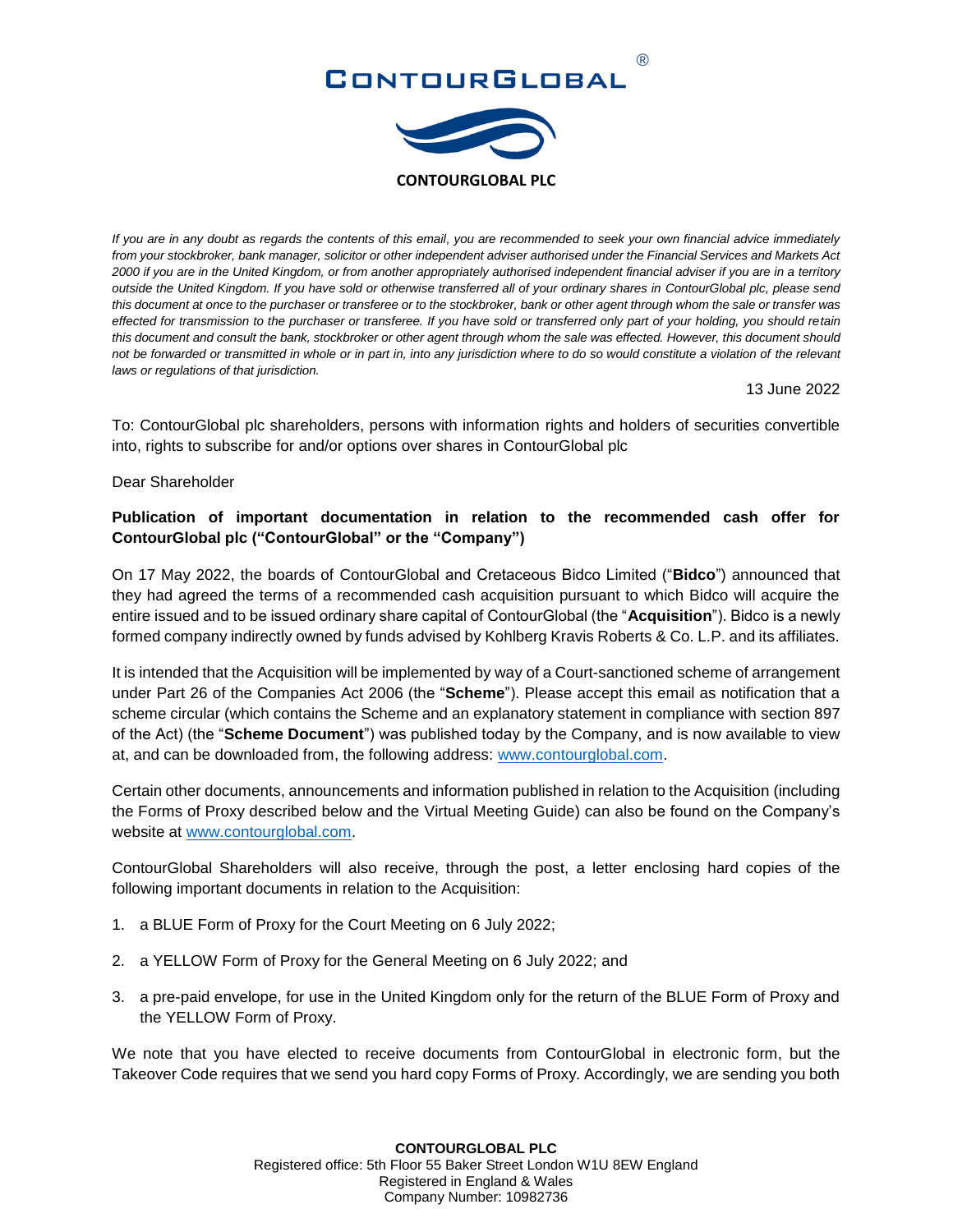an email in accordance with your preferences and a hard copy letter enclosing the hard copy Forms of Proxy, as required by the Takeover Code.

Please read the Scheme Document and the hard copy documents carefully. Please note that this email is not a summary of the information and proposals set out in the Scheme Document, and should not be regarded as a substitute for reading the Scheme Document in full.

## **ContourGlobal Meetings**

In order to become effective, the Scheme requires the approval of ContourGlobal Shareholders at two meetings – the Court Meeting and the General Meeting (together, the "**Meetings**") – both of which will be held held in person at the offices of Slaughter and May at One Bunhill Row, London, EC1Y 8YY, United Kingdom and electronically via the Virtual Meeting Platform (as described below) at 11:00 a.m. and 11:15 a.m. (or as soon thereafter as the Court Meeting concludes or is adjourned) respectively on 6 July 2022.

**Whilst COVID-19 restrictions have been lifted as at the date of despatch of this email, the COVID-19 situation continues to evolve and the UK Government may change current restrictions or implement further measures relating to the holding of shareholder meetings. As such, while Scheme Shareholders and ContourGlobal Shareholders will be permitted to attend the Court and/or General Meeting in person if they are entitled to and wish to do so (subject to any applicable COVID-19 restrictions then in force), ContourGlobal Shareholders and Scheme Shareholders are nevertheless encouraged to appoint "the Chairman of the meeting" as their proxy for the General Meeting and the Court Meeting, respectively.**

ContourGlobal Shareholders and Scheme Shareholders are also reminded that they can remotely attend, ask questions (and in the case of the Court Meeting, raise objections) and vote at the General Meeting and the Court Meeting via the Virtual Meeting Platform, as described in the Virtual Meeting Guide.

## **Scheme Document**

The Scheme Document contains further details of the Acquisition as well as the notices of the Meetings. Notice of the Court Meeting is set out in Part X of the Scheme Document. Notice of the General Meeting is set out in Part XI of the Scheme Document.

## **Appointment of a proxy – please appoint a proxy as soon as possible**

**It is important that, for the Court Meeting in particular, as many votes as possible are cast so that the Court may be satisfied that there is a fair representation of opinion of Scheme Shareholders.** Whether or not you intend to attend and/or vote at the Meetings, you are therefore strongly encouraged to: (i) sign and return your Forms of Proxy by post; or (ii) transmit a proxy appointment and voting instruction online via Equiniti's online facility or through the CREST electronic proxy appointment service as soon as possible.

If appointing a proxy, you are strongly encouraged to appoint "the Chairman of the meeting" as your proxy, for the General Meeting and the Court Meeting, respectively. If any other person is appointed as proxy and COVID-19 restrictions are introduced which affect the holding of the Meetings, that proxy may not be permitted to attend the relevant Meeting in person (but will be able to electronically attend, ask questions and vote (and/or, in the case of the Court Meeting, raise any objections) at the relevant Meeting via the Virtual Meeting Platform, further details of which are set out in the Scheme Document and in the Virtual Meeting Guide.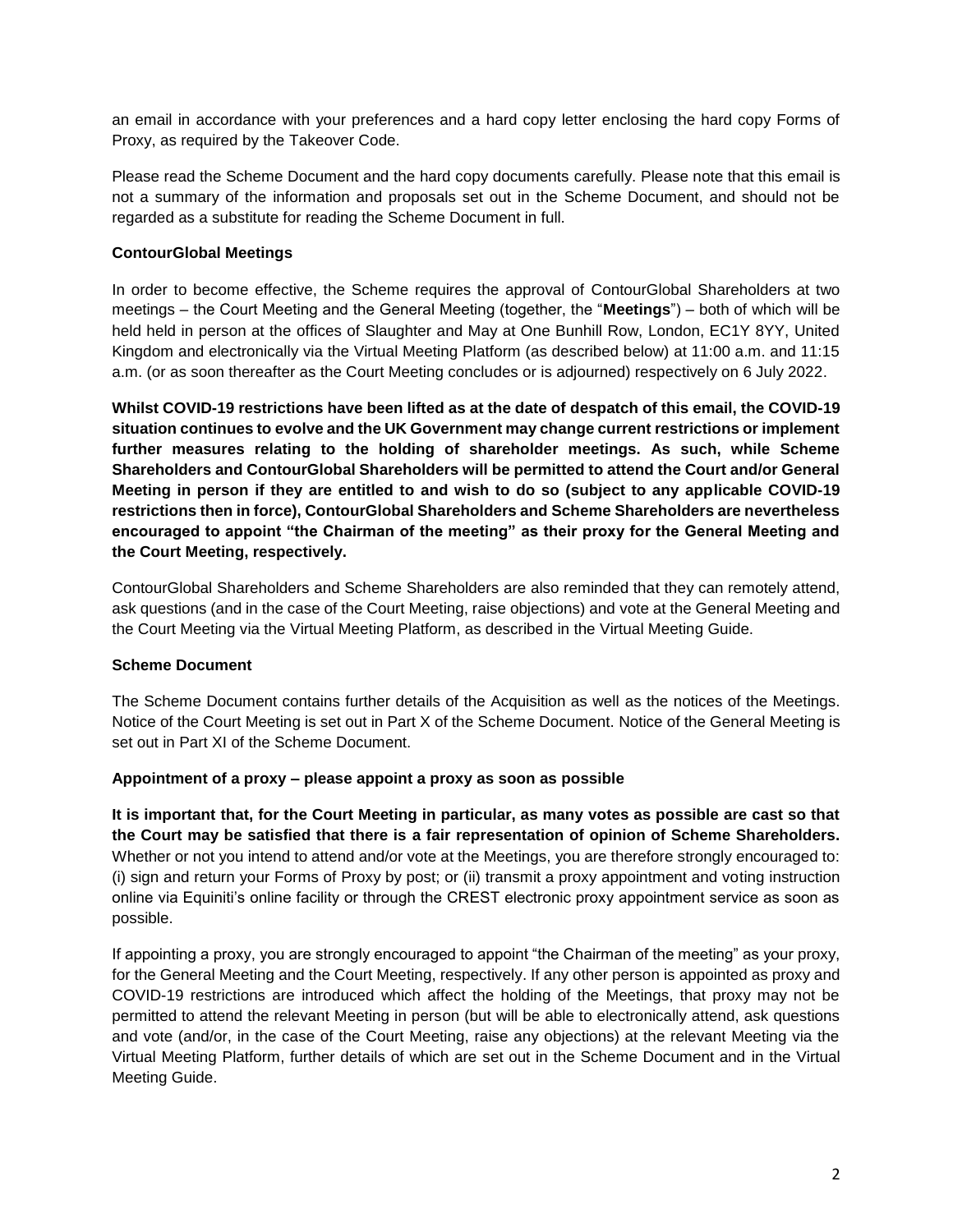Scheme Shareholders and ContourGlobal Shareholders are therefore asked to complete and sign the Forms of Proxy in accordance with the instructions printed on them, and return them to Equiniti, the Company's Registrar, by post to Equiniti Limited, Aspect House, Spencer Road, Lancing, West Sussex, BN99 6DA, United Kingdom, so as to be received as soon as possible and in any event not later than the relevant times set out below:

- BLUE Forms of Proxy for the Court Meeting: 11:00 a.m. on 4 July 2022
- YELLOW Forms of Proxy for the General Meeting: 11:15 a.m. on 4 July 2022

or, if in either case the Meeting is adjourned, the relevant Form of Proxy should be received not later than 48 hours (excluding any part of such 48-hour period falling on a day that is not a working day) before the time fixed for the adjourned Meeting.

If the BLUE Form of Proxy for the Court Meeting is not lodged by 11:00 a.m. on 4 July 2022, it may be: (i) scanned and emailed to Equiniti at the following email address: proxyvotes@equiniti.com; or (ii) presented in person to the Equiniti representative who will be present in person at the Court Meeting, any time prior to the commencement of the Court Meeting (or any adjournment thereof). **However, if the YELLOW Form of Proxy for the General Meeting is not lodged by 11:15 a.m. on 4 July 2022, it will be invalid.**

The completion and return of the Forms of Proxy by post (or transmission of a proxy appointment or voting instruction online, through CREST or via Equiniti's online facility) will not prevent you from attending, asking questions and voting (and/or, in the case of the Court Meeting, raising any objections) at the Court Meeting or the General Meeting, if you are entitled to and wish to do so (in each case in person or electronically (via the Virtual Meeting Platform as described above and in the Virtual Meeting Guide).

Please refer to the Scheme Document for detailed information about how to appoint proxies online through Equiniti's online facility or electronically through CREST.

## **General**

For the avoidance of doubt, the content of the Company's website is not incorporated into, and does not form part of, this email. Any capitalised terms not otherwise defined in this email shall have the meaning given to them in the Scheme Document.

Please be aware that addresses, electronic addresses and certain other information provided by you for the receipt of communications from the Company may be provided to Bidco during the offer period as required under Section 4 of Appendix 4 of the Takeover Code.

Should you wish to contact the Company regarding administrative matters in view of the Scheme Document, please call Amanda Schreiber, General Counsel, on +1 (917) 355 0360 during normal business hours EST/EDT.

Yours faithfully

Craig A. Huff Chairman